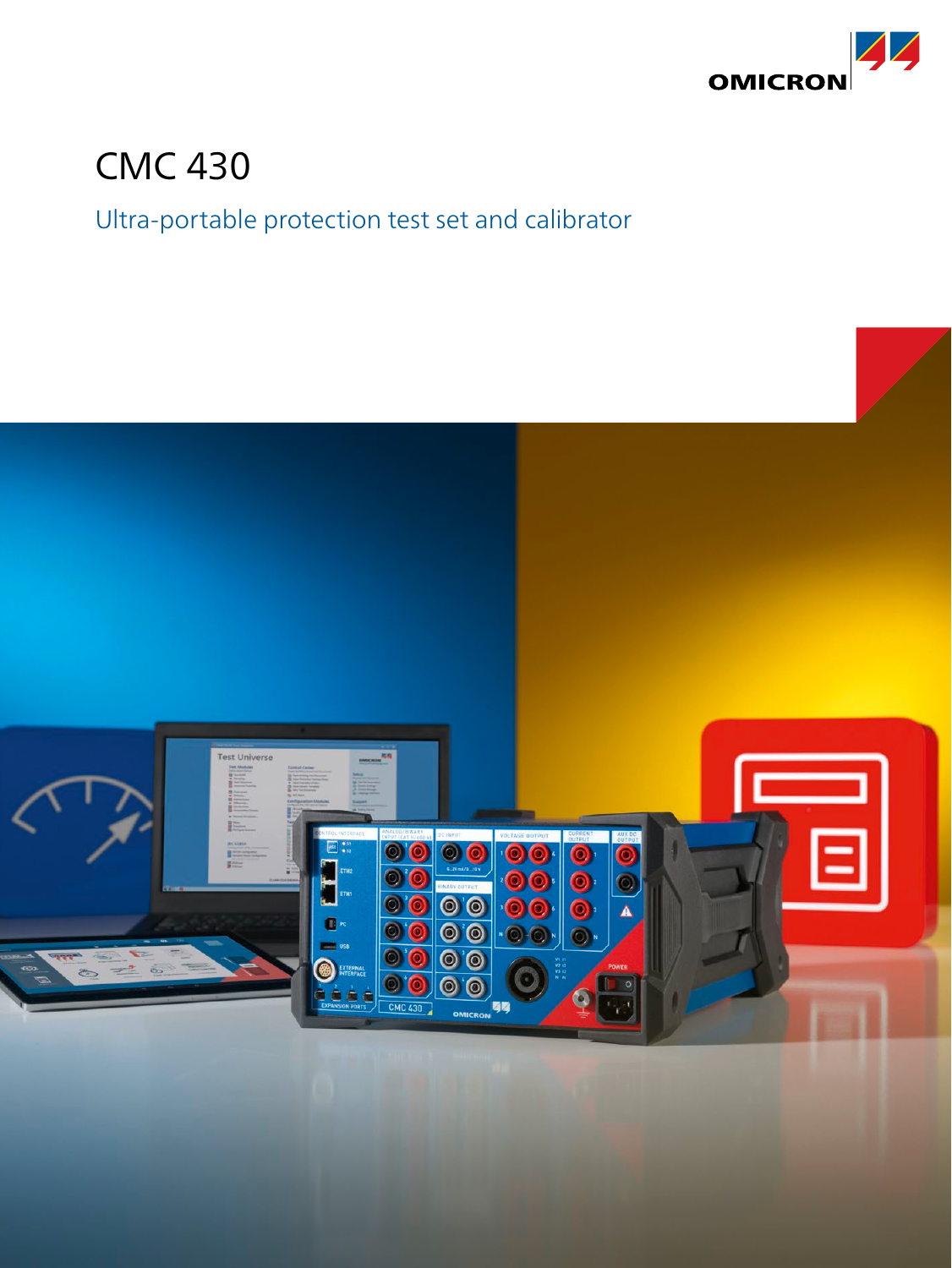

## Extremely light, precise, and flexible

### Demanding challenges in future protection testing

Time and cost pressure in the field of protection testing have reached a new level of intensity. This trend is expected to continue or even rise in the future. Concurrently, the requirements on testing equipment are ever increasing.

It's no longer just classic hardwired facilities that need to be commissioned or routinely tested. More and more communication based secondary protection and measurement equipment present new challenges to personnel and test sets. The calibration of energy meters, measuring transducers, PQ meters, and other measuring equipment also needs to be addressed at this point.

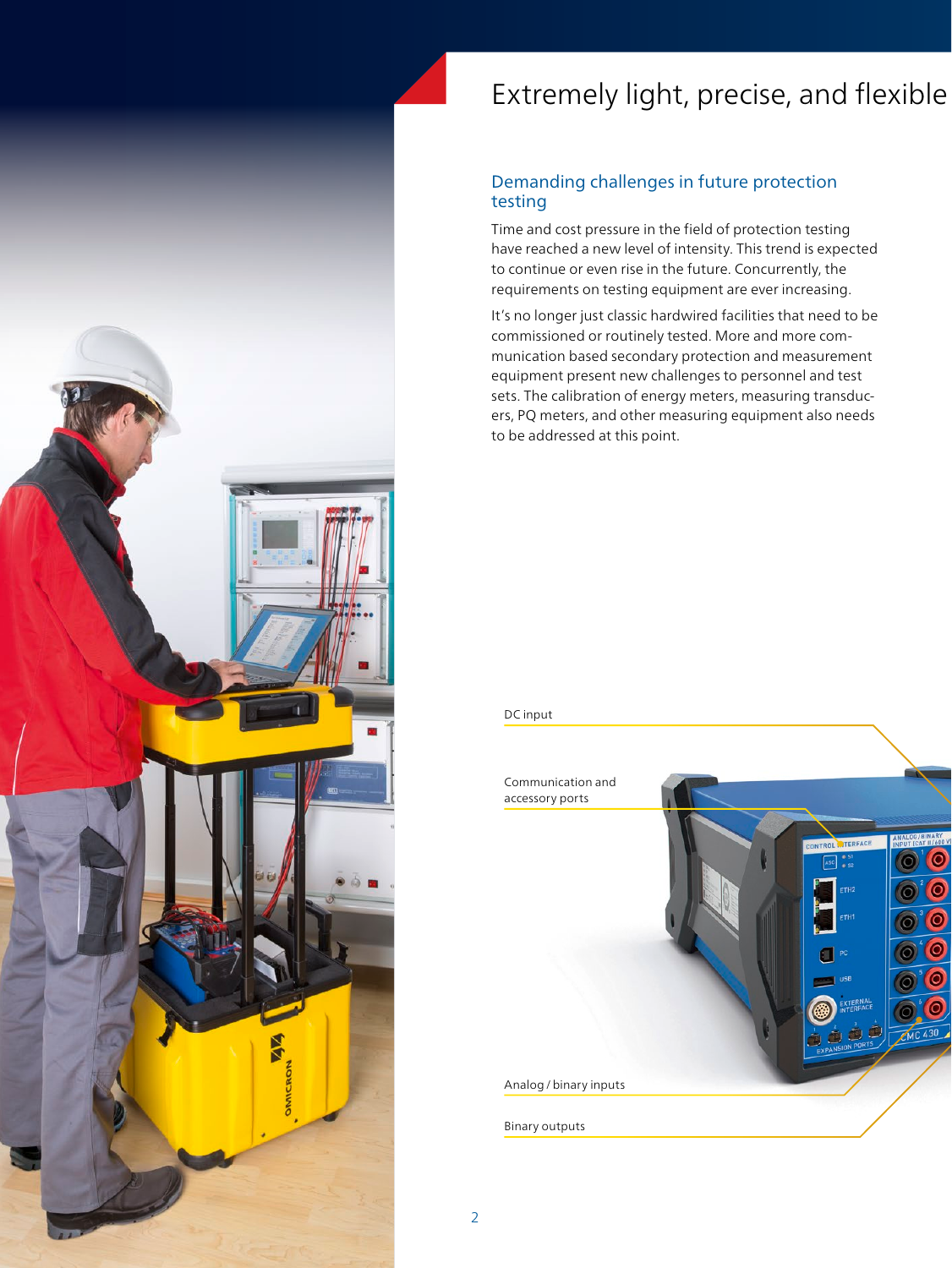### protection testing solution

### Lightening the load

For testing modern protection and measurement devices, current and power requirements are often not very demanding, especially when 1 A CT secondaries are used. Why carry around bulky and heavy equipment? What if there was an integrated testing and calibration solution for practically all kinds of devices installed in secondary circuits?

Based on 25 years of practical experience, OMICRON has designed a brand new addition to its family. The CMC 430 combines many innovative ideas and impresses in terms of excellence in electrical engineering in combination with ultimate ease of use. Technicians now have a great option: working with the lightest, most flexible, and most precise protection test set in the world!

### Climbing to new heights in usability, versatility and performance

The CMC 430 is the preferred choice for test engineers in cases where excellent transportability is needed and three currents up to 12.5 A are sufficient. Its low weight of just 8.7 kg/19.2 lbs, and robust design with its edge protection predisposes the device for every outdoor and indoor use.

Typically, this device is most suitable in environments where numerical and communication based protection prevails. With its extraordinarily high precision, it is also an ideal source based calibrator for all kinds of measurement devices such as energy meters, transducers, PQ meters, and PMUs. The CMC 430 combines its outstanding performance as a relay tester and calibrator with hybrid measurement and recording facilities (analog, binary, IEC 61850 GOOSE messages and SV).

The product meets the safety and health requirements as shown in the technical specification section "Safety", certified by TÜV SÜD AMERICA INC.





### **Your benefits**

- > Ultra-portable **(8.7 kg/19.2 lbs)**
- > Convenient on-site handling
- > Six voltage outputs
- > Relay test set **and** calibrator
- > Hybrid measurement and recording

[www.omicronenergy.com/](www.omicron.at/CMC)CMC430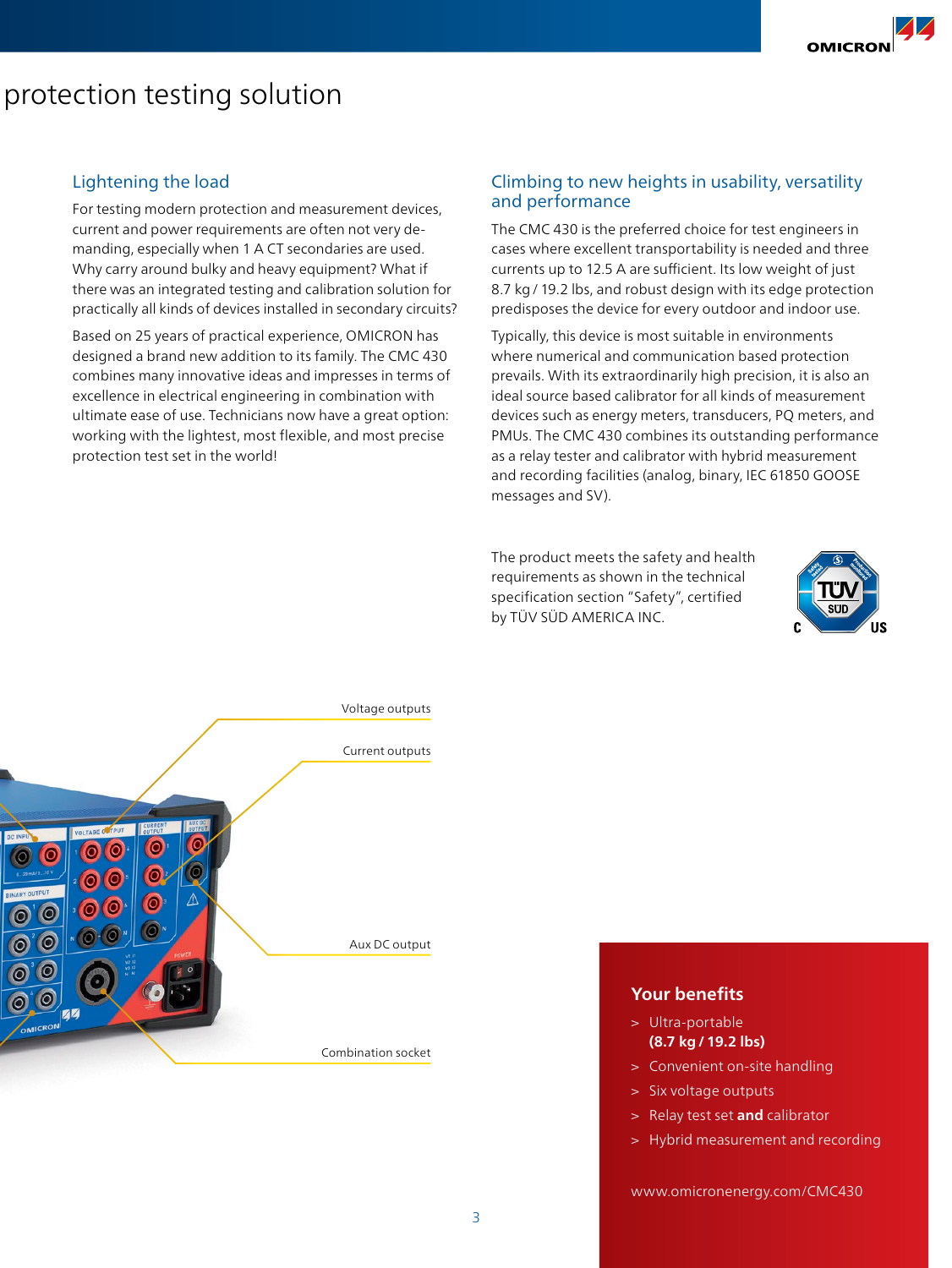## Benefit from a variety of applications and different software tools

The CMC 430 is designed to work with OMICRON's most powerful software tools. You can control the device using either a Windows PC/laptop or an Android tablet and connect via Ethernet/USB cable or Wi-Fi.

**Test Universe** is the most powerful and convenient software tool for basic parameter related testing of protection and measurement devices in power systems. It offers a wide range of comprehensive software options that are based on various packages in 16 languages.

The packages are tailored to specific operational requirements and contain a selection of Test Universe test modules. Each module is function-oriented and can operate either on a stand-alone basis or can be embedded in test plans for fully automated testing. Software for special applications completes the range.

Test Universe enables a variety of test approaches, from manual to fully automated and standardized tests, running on a PC or laptop. The OMICRON Control Center (OCC) allows the option to individually combine testing functions into an overall test plan. With the related Protection Testing Library (PTL), OMICRON provides a collection of prepared test plans for a vast number of relay-specific testing applications and test objects.

Test Universe also comprises generic test modules to create and perform special tests not covered by the function related modules. Furthermore, each module includes the automatic reporting function for fully formatted test reports.

For more information see page 6.



Application

### Protection testing

CMC 430 enables easy and reliable CMC 430 enables easy and reliable systems with six voltage inputs. With<br>areas systems with six voltage inputs. With<br>testing of solid state relays, numerical RelaySimTest, the device performs relays, or IEC 61850 IEDs. With its six voltage outputs, it is ready for testing synchro-check and bay control

RelaySimTest, the device performs distributed testing by simultaneously controlling multiple CMCs.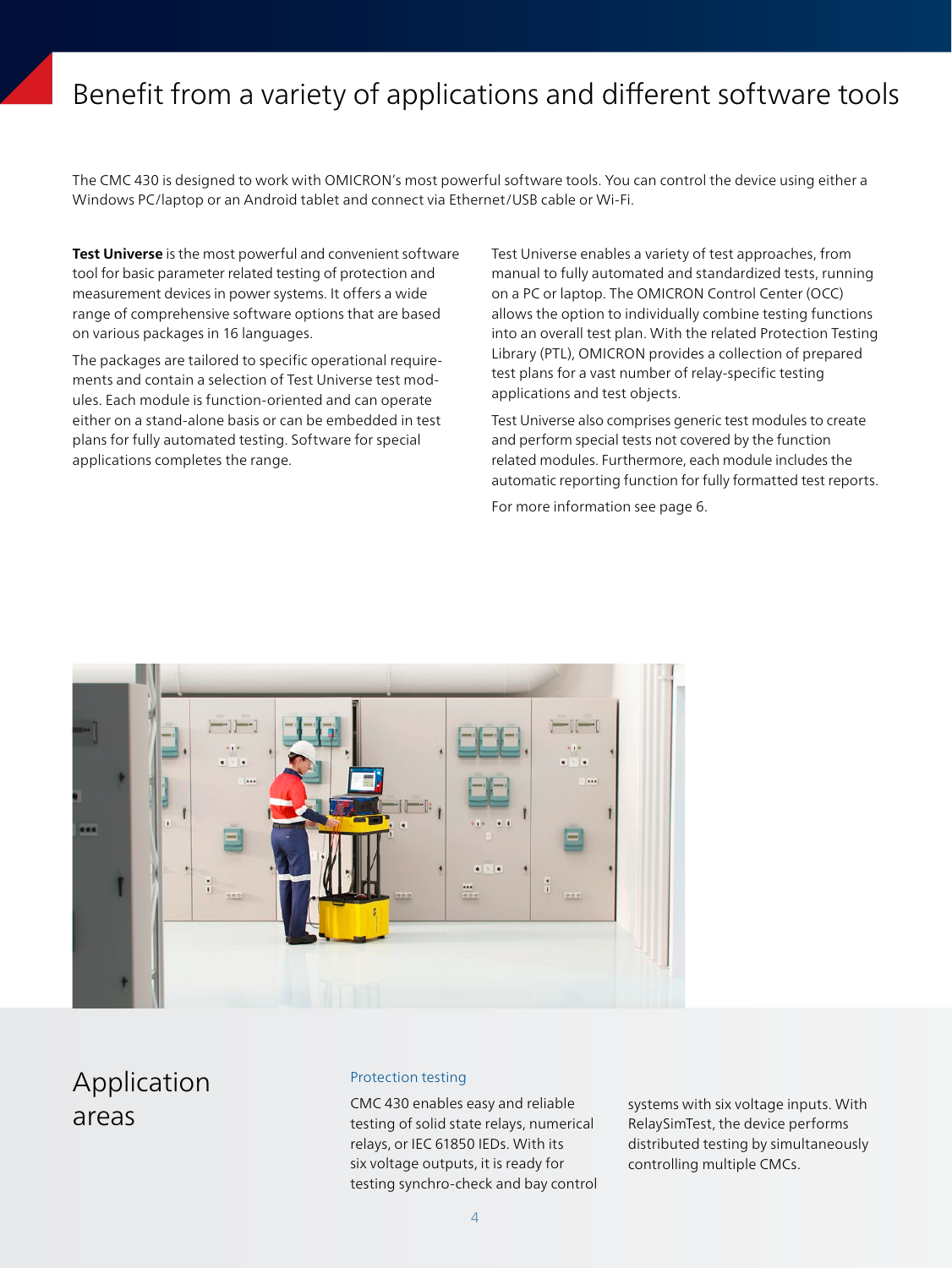The **CMControl App** is an easy to use control alternative to Test Universe specifically designed for quick manual testing. It runs on either an Android tablet or on a Windows PC/ laptop. The menu navigation guides the user step by step through the test sequence. The test tools included and the integrated fault models are optimized for manual testing to quickly obtain reliable test results that can simply be saved.

The apps support two applications. The CMControl P App enables quick testing of protection and measurement devices. The CMControl R App is adapted to the typical processes for testing recloser and sectionalizer controls.

For more information visit our website www.omicronenergy.com/cmcontrol-p or www.omicronenergy.com/cmcontrol-r

**RelaySimTest** is a unique software for protection and scheme testing using one or more CMC test sets. Its systembased testing approach validates the correct operation of the entire protection system by simulating realistic power system events. In addition to common tests, RelaySimTest also reveals settings, logic and design errors in the scheme, requiring only a minimum of test steps.

For distributed tests, such as teleprotection or line differential protection, multiple CMC 430s can be controlled from only one PC while remote devices are connected via a simple Internet connection and are time synchronized by CMGPS 588 or CMIRIG-B.

For more information visit our website www.omicronenergy.com/relaysimtest



#### Calibration

The CMC 430 generates highly precise test signals for measurement device calibration, such as energy meters, transducers or PQ devices.

#### Measurement

The CMC 430 provides two Ethernet ports and six analog/binary input channels. Along with its software option EnerLyzer Live, it supports hybrid measurements of analog/binary signals, IEC 61850 GOOSE messages and SV as well as transient recording, while analog outputs are active.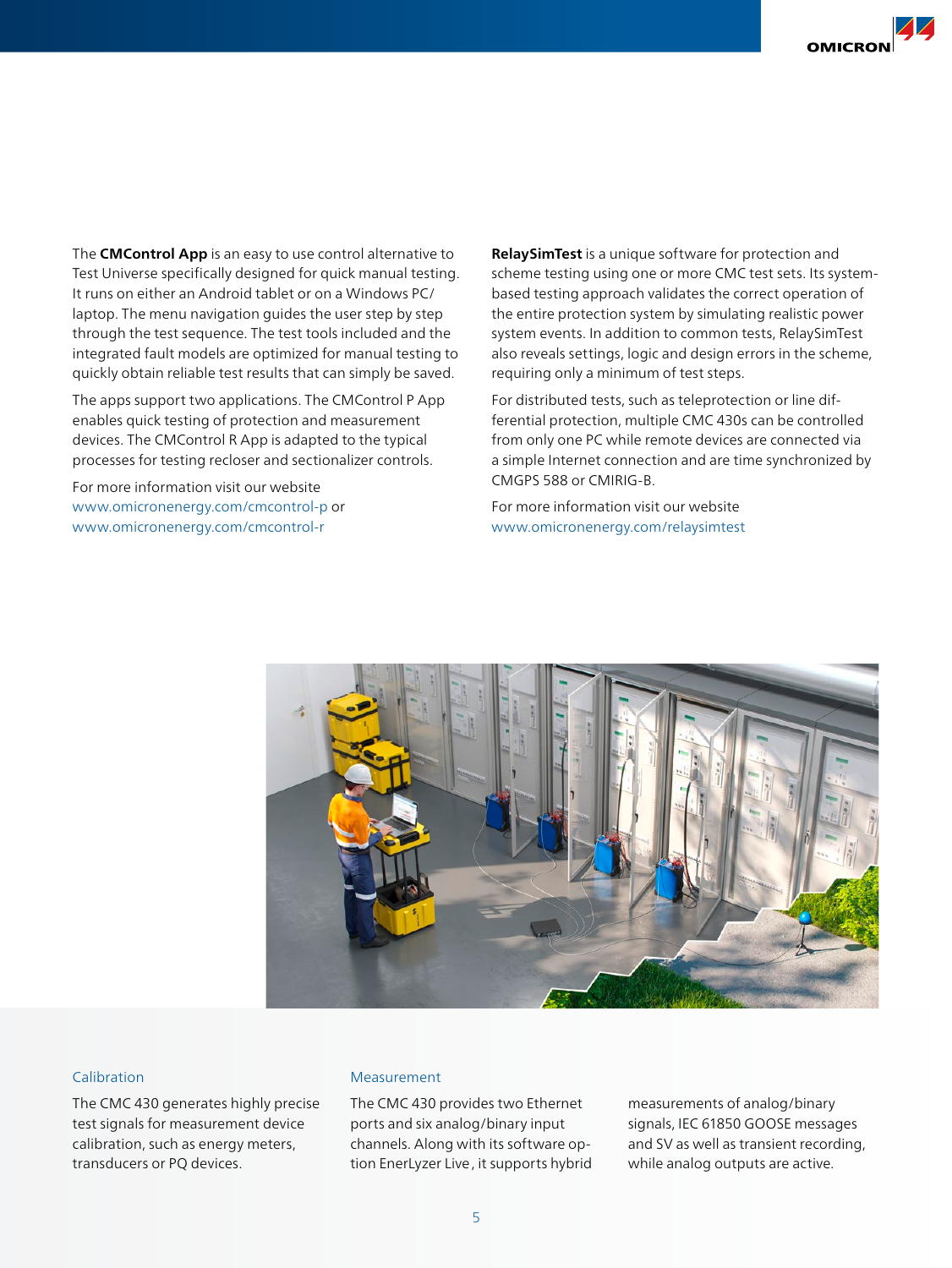# Select your suitable Test Universe package

|                                                 | Packages <sup>1</sup> | Basic<br>VE003102 | <b>VE003105</b><br><b>Meter</b> | Measurement<br>VE003106     | Protection<br>VE003103      | Protection<br>VE003104<br>Advanced | Universal<br>VE003107 | Recloser<br>VE003108 |
|-------------------------------------------------|-----------------------|-------------------|---------------------------------|-----------------------------|-----------------------------|------------------------------------|-----------------------|----------------------|
| <b>Modules</b>                                  |                       |                   |                                 |                             |                             |                                    |                       |                      |
| QuickCMC                                        |                       | u                 | $\mathcal{L}_{\mathcal{A}}$     | $\mathcal{L}_{\mathcal{A}}$ | $\mathcal{L}_{\mathcal{A}}$ | $\Box$                             | L.                    | L.                   |
| State Sequencer                                 |                       | П                 |                                 |                             | m.                          | ш                                  | П                     | П                    |
| Ramping                                         |                       | П                 |                                 |                             | $\mathcal{L}_{\mathcal{A}}$ | П                                  | П                     | П                    |
| Pulse Ramping                                   |                       |                   |                                 |                             | $\mathcal{L}_{\mathcal{A}}$ | П                                  | П                     | П                    |
| Overcurrent                                     |                       |                   |                                 |                             | $\mathcal{L}_{\mathcal{A}}$ | П                                  | П                     | П                    |
| Overcurrent Characteristics Grabber             |                       |                   |                                 |                             | П                           | П                                  | П                     | П                    |
| Distance                                        |                       |                   |                                 |                             | П                           | П                                  | L.                    |                      |
| <b>Advanced Distance</b>                        |                       |                   |                                 |                             |                             | П                                  | T.                    |                      |
| Single-Phase Differential                       |                       |                   |                                 |                             | $\mathbb{R}^n$              | T.                                 | П                     |                      |
| Advanced Differential                           |                       |                   |                                 |                             |                             | П                                  | П                     |                      |
| Autoreclosure                                   |                       |                   |                                 |                             | $\mathcal{L}_{\mathcal{A}}$ | П                                  | П                     |                      |
| VI Starting                                     |                       |                   |                                 |                             |                             | п                                  | П                     |                      |
| <b>Annunciation Checker</b>                     |                       |                   |                                 |                             |                             | П                                  | П                     |                      |
| Synchronizer                                    |                       |                   |                                 |                             |                             | <b>COL</b>                         | п                     |                      |
| <b>Transient Ground Fault</b>                   |                       |                   |                                 |                             |                             | П                                  | П                     |                      |
| Advanced TransPlay                              |                       |                   |                                 |                             |                             | П                                  | П                     |                      |
| Meter                                           |                       |                   | T.                              | $\mathcal{L}_{\mathcal{A}}$ |                             |                                    | П                     |                      |
| Transducer                                      |                       |                   |                                 | T.                          |                             |                                    | П                     |                      |
| Control Center Package                          |                       |                   |                                 | $\mathcal{L}_{\mathcal{A}}$ | T.                          | П                                  | П                     | П                    |
|                                                 |                       |                   |                                 |                             |                             |                                    |                       |                      |
| Test tools and configuration modules            |                       |                   |                                 |                             |                             |                                    |                       |                      |
| TransPlay                                       |                       | Ħ                 | T.                              | $\mathcal{L}_{\mathcal{A}}$ | T.                          | П                                  | T.                    | T.                   |
| EnerLyzer Live (multimeter)                     |                       | П                 | n.                              | T.                          | $\mathcal{L}_{\mathcal{A}}$ | П                                  | П                     | П                    |
| Harmonics                                       |                       | П                 | П                               | T.                          | п                           | П                                  | П                     | П                    |
| Binary I/O Monitor                              |                       | П                 | П                               | П                           | П                           | П                                  | П                     | П                    |
| Polarity Checker                                |                       | П                 | П                               | T.                          | п                           | П                                  | П                     | П                    |
| CB Configuration                                |                       | П                 | П                               | П                           | п                           | П                                  | D.                    | ш                    |
| AuxDC Configuration                             |                       | П                 | П                               | $\overline{\phantom{a}}$    | П                           | П                                  | п                     | П                    |
| <b>ISIO Connect</b>                             |                       | П                 | П                               | п                           | П                           | П                                  | П                     | П                    |
| Optional software                               |                       |                   |                                 |                             |                             |                                    |                       |                      |
| EnerLyzer Live (full license) <sup>2</sup>      |                       |                   |                                 |                             |                             |                                    |                       |                      |
| PQ Signal Generator                             |                       |                   |                                 |                             |                             |                                    |                       |                      |
| NetSim                                          |                       |                   |                                 |                             |                             |                                    |                       |                      |
| TransView                                       |                       |                   |                                 |                             |                             |                                    |                       |                      |
| <b>GOOSE Configuration</b>                      |                       |                   |                                 |                             |                             |                                    |                       |                      |
| Sampled Values Configuration                    |                       |                   |                                 |                             |                             |                                    |                       |                      |
| IEC 61850 Client / Server                       |                       |                   |                                 |                             |                             |                                    |                       |                      |
| Description: www.omicronenergy.com/testuniverse |                       |                   |                                 |                             |                             |                                    |                       |                      |

<sup>1</sup> CMC 430 and standard accessories included

<sup>&</sup>lt;sup>2</sup> EnerLyzer Live includes three C-Shunt 1 and three C-Shunt 10.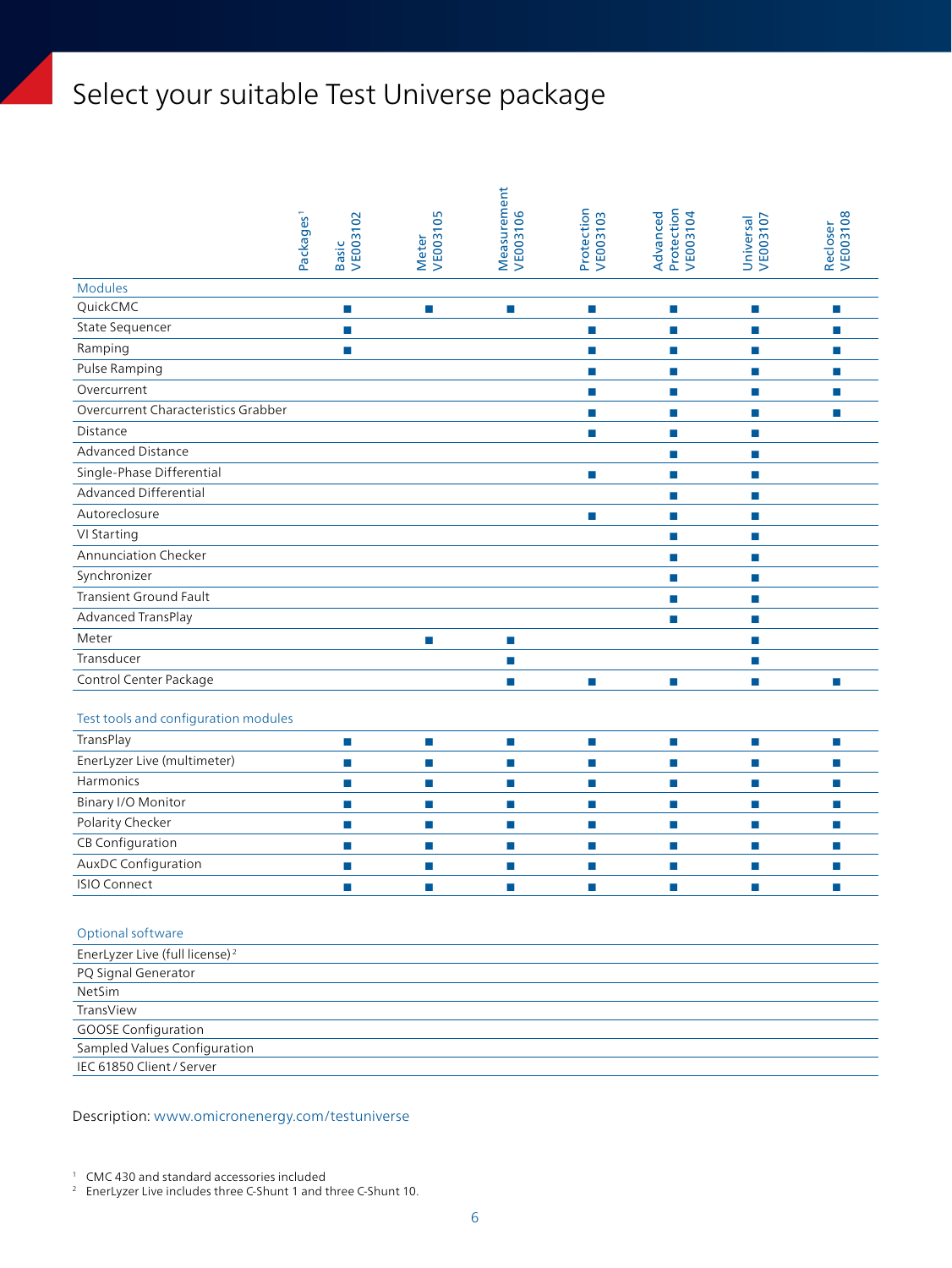# CMC 430 accessories

| Description                                                                                                                                                                                                                                                                                                              | Order No.                   |
|--------------------------------------------------------------------------------------------------------------------------------------------------------------------------------------------------------------------------------------------------------------------------------------------------------------------------|-----------------------------|
| <b>Transport case</b><br>Heavy duty transport case with wheels and extendable handle for effective dust,<br>dripping water, and mechanical protection of a CMC 430 and accessories, suitable for<br>unattended shipping. The lid may be raised for use as a bench for a notebook while the<br>CMC 430 stays in the case. | VEHP0028                    |
| Trolley / Backpack<br>With wheels, extendable handle and shoulder straps for transportation of a CMC 430<br>including accessories. For simple mechanical protection, not for unattended shipping.                                                                                                                        | VEHP0029                    |
| Softbag<br>For simple dust and surface protection of a CMC 430, also usable as accessory bag<br>(included in standard delivery).                                                                                                                                                                                         | VEHP0030                    |
| <b>CMGPS 588</b><br>GPS controlled time reference with integrated antenna. It is optimized for<br>outdoor usage and works as a PTP grandmaster clock according to IEEE 1588-<br>2008 / IEEE C37.238-2011 Power Profile.                                                                                                  | <b>VEHZ3004</b>             |
| <b>CMIRIG-B</b><br>Interface box enabling the CMC 430 to send or receive the IRIG-B protocol or PPS<br>signals. CMIRIG-B performs the level conversion between the CMC and the sources or<br>receivers. CMGPS 588 can optionally be used as the source of a synchronizing trigger<br>pulse or PPS signal.                | <b>VEHZ1150</b>             |
| <b>TICRO 100</b><br>For time conversion from IEEE/PTP to PPX, IRIG-B, DCF77. With holdover functionality<br>for usage as time source in cases where no access to GPS is available.<br>www.omicron-lab.com/ticro-100                                                                                                      | OL000311                    |
| <b>ISIO 200</b><br>Binary I/O Terminal (8 inputs, 8 outputs) with IEC 61850 Interface.                                                                                                                                                                                                                                   | <b>VESC1600</b>             |
| Current probe CP 30<br>Active current probe with voltage output for measurement of AC and DC currents up<br>to 20 $A_{RMS}$ or 30 $A_{DC}$ , with auto zero adjustment and auto power off function.                                                                                                                      | <b>VEHZ4001</b>             |
| C-Shunt<br>C-Shunt 1 is a precision shunt (0.001 $\Omega$ ) for 32 A continuous.<br>C-Shunt 10 is a precision shunt (0.01 $\Omega$ ) for 12.5 A continuous.                                                                                                                                                              | VEHZ0080<br><b>VEHZ0081</b> |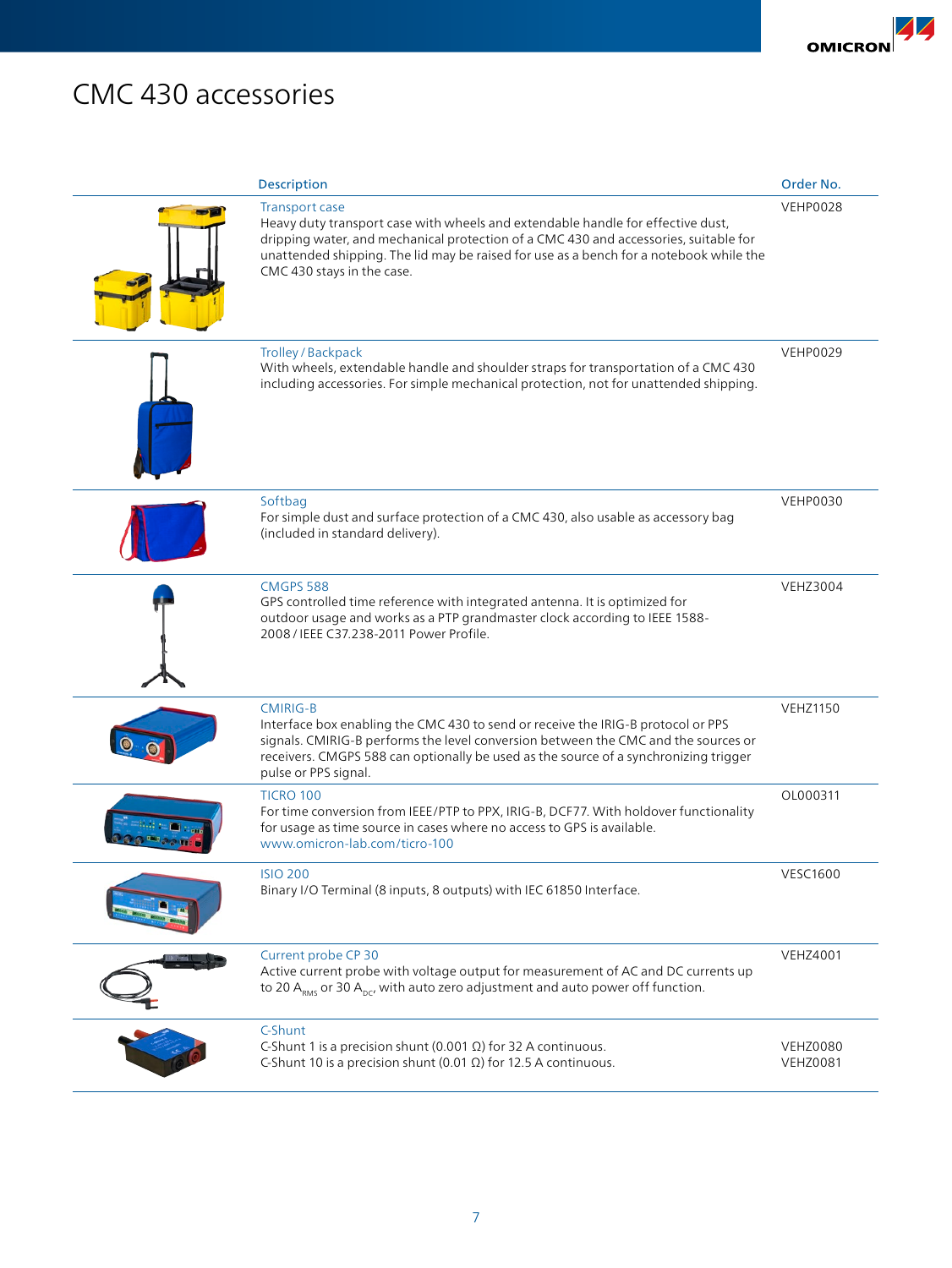# CMC 430 accessories

| <b>Description</b>                                                                                                                                                                                                                                                                                                                                                                                                                                                                                                                                                                                      | Order No.       |
|---------------------------------------------------------------------------------------------------------------------------------------------------------------------------------------------------------------------------------------------------------------------------------------------------------------------------------------------------------------------------------------------------------------------------------------------------------------------------------------------------------------------------------------------------------------------------------------------------------|-----------------|
| CPOL polarity checker<br>For checking a series of terminals for correct wiring. The signal can be injected into the<br>primary side of a CT. Thus, the correct polarity of CT wiring can be included in the test.                                                                                                                                                                                                                                                                                                                                                                                       | <b>VEHZ0650</b> |
| <b>ARC 256x</b><br>For testing arc flash protection systems.                                                                                                                                                                                                                                                                                                                                                                                                                                                                                                                                            | <b>VEHZ0092</b> |
| SEM <sub>1</sub><br>For the status detection of optical pulse LEDs of electronic energy meters. It is suitable<br>for a wavelength range of 550 nm to 1000 nm. SEM 1 consists of the OSH 256 passive<br>optical scanning head and an adapter cable for direct connection to the external<br>interface connector.                                                                                                                                                                                                                                                                                        | <b>VEHZ1158</b> |
| SEM <sub>2</sub><br>For scanning of all known rotor marks of Ferraris meters and optical pulse outputs of<br>electronic meters. It is suitable for a wavelength range of 450 nm to 950 nm. SEM 2<br>consists of the photoelectric scanning head TK 326 and an adapter cable for direct<br>connection to the external interface connector.                                                                                                                                                                                                                                                               | <b>VEHZ1157</b> |
| SEM <sub>3</sub><br>For pulse detection of electronic meters. The scanning head includes a ring magnet to<br>attach the unit to solid-state-meters. It is suitable for a wavelength range of 610 nm to<br>1000 nm. SEM 3 consists of the photoelectric scanning head SH 2015 and an adapter<br>cable for direct connection to the external interface connector.                                                                                                                                                                                                                                         | <b>VEHZ1156</b> |
| SER <sub>1</sub><br>For scanning the status indication LEDs of protection relays. SER 1 consists of the<br>OSH 256R passive optical scanning head and the interface box IFB 256 for connecting<br>its binary outputs to one of the binary inputs of the CMC 430.                                                                                                                                                                                                                                                                                                                                        | <b>VEHZ1155</b> |
| Generator combination cable<br>Connection between the generator combination plug of the CMC 430 to the test<br>object.                                                                                                                                                                                                                                                                                                                                                                                                                                                                                  | <b>VEHK0103</b> |
| Mini Wi-Fi USB Adapter <sup>1</sup><br>For wireless control of the CMC 430.                                                                                                                                                                                                                                                                                                                                                                                                                                                                                                                             | <b>VEHZ0095</b> |
| CMC wiring accessory package<br>For connecting test objects to CMC test sets, consisting of:<br>> 6 + 6 flexible test lead adapters with retractable sleeve for connections to non-<br>safety sockets<br>> 4 flexible jumpers for paralleling current outputs or shorting neutrals of binary<br>inputs<br>> 4 + 4 crocodile clips for contacting pins or screw bolts<br>12 flexible terminal adapters for screw-type terminals<br>20 cable lug adapters for M4 (0.15 in) screws<br>$\geq$<br>10 cable lug adapters for M5 (0.2 in) screws<br>><br>10 cable ties 150 mm (5.9 in) long<br>1 accessory bag | <b>VEHZ0060</b> |

<sup>1</sup> Wi-Fi is subjected to technical and legal constraints. For more information contact your local OMICRON sales department.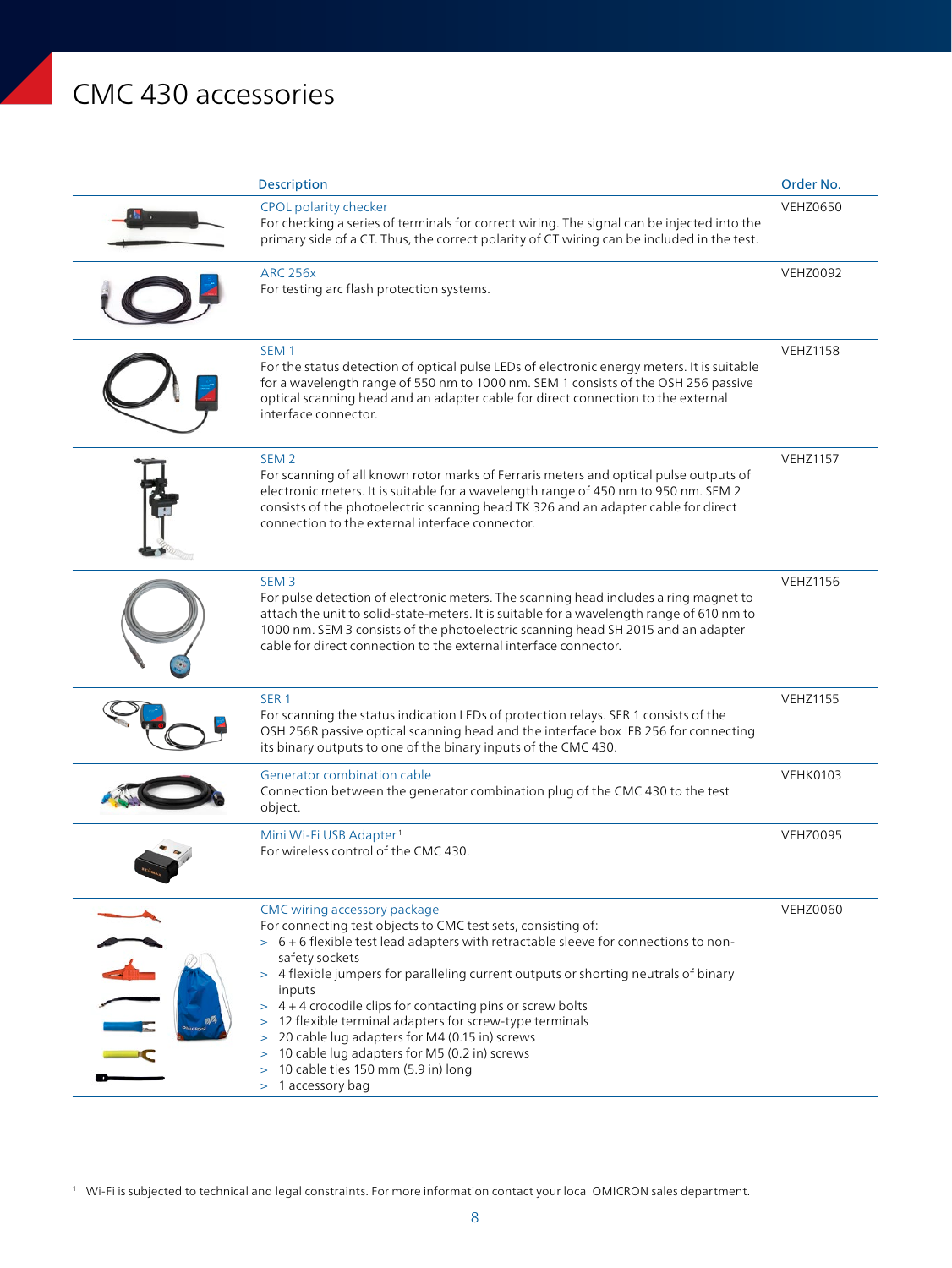# Technical specifications<sup>1</sup>

### CMC 430

#### Current amplifier

| Number of outputs          | Β                                                                                    |
|----------------------------|--------------------------------------------------------------------------------------|
| Ranges                     | Range 1: 0  1.25 A<br>Range 2: 0  12.5 A                                             |
| Configurations             | 3 x 12.5 A; 90 W at 8.5 A<br>1 x 12.5 A; 180 W at 8.5 A<br>1 x 37.5 A; 150 W at 17 A |
| Max. compliance voltage    | 17 $V_{\rm pk}$ (L-N) / 34 $V_{\rm pk}$ (L-L)                                        |
| Adjustable resolution (AC) | 100 µA                                                                               |

#### Current magnitude accuracy

| Range        | typical <sup>2,3</sup> | 1 year <sup>2</sup> | $2$ years <sup>2</sup> |
|--------------|------------------------|---------------------|------------------------|
| at 50/60 Hz  | $0.015 + 0.005$        | $0.04 + 0.01$       | $0.08 + 0.02$          |
| at 0  100 Hz |                        | $0.08 + 0.02$       | $0.08 + 0.02$          |



#### Trigger on overload

| Supported generators | Current generators |
|----------------------|--------------------|
| Timer accuracy       | 1 ms or better     |

#### Voltage amplifier

| Number of outputs          | 6                                                                                                                                                  |
|----------------------------|----------------------------------------------------------------------------------------------------------------------------------------------------|
| Range                      | 0150V                                                                                                                                              |
| Configurations             | 6 x 150 V; 20 W at 100 V<br>3 x 150 V; 25 W at 100 V                                                                                               |
|                            | 4 x 150 V; 25 W at 100 V,<br>V <sub>E</sub> automatically calculated<br>1 x 300 V; 50 W at 200 V<br>3 x 300 V; 50 W at 200 V<br>(without common N) |
| Adjustable resolution (AC) | $100 \mu V$                                                                                                                                        |

#### Voltage magnitude accuracy

| Range        | typical <sup>2,3</sup> | 1 vear <sup>2</sup> | $2$ years <sup>2</sup> |
|--------------|------------------------|---------------------|------------------------|
| at 50/60 Hz  | $0.015 + 0.005$        | $0.04 + 0.01$       | $0.08 + 0.02$          |
| at 0  100 Hz |                        | $0.08 + 0.02$       | $0.08 + 0.02$          |



#### General amplifier specifications

| <b>Frequency range</b> | Sine signals                                    | DC  1000 Hz        |
|------------------------|-------------------------------------------------|--------------------|
|                        | Harmonics, Inter-                               | $DC \dots 3000$ Hz |
|                        | harmonic, Transients                            |                    |
| Adjustable resolution  | 1 mHz                                           |                    |
| Accuracy/drift         | $\pm$ 4.6 ppm of set value (20 years)           |                    |
| Phase accuracy         | $0.005^\circ$ typ.                              | $0.02^\circ$ guar. |
| 50/60 Hz (ref V1)      |                                                 |                    |
| THD+N at 50/60 Hz      | $< 0.1$ % at full scale                         |                    |
| Simulated Power/       | 0.08 % of set value at 50/60 Hz; PF = 1         |                    |
| Energy (1 Year)        | 50 V to 70 V at $<$ 2W                          |                    |
|                        | $0.3$ A to 6 A at $< 0.3$ Ohm                   |                    |
| Protection             | All current and voltage outputs are fully       |                    |
|                        | overload and short circuit proof and protected  |                    |
|                        | against external high-voltage transient signals |                    |
|                        | and over temperature                            |                    |

<sup>1</sup> Unless otherwise stated all specifications are valid after 30 min. warm-up at 23 °C ±5 °C/73 °F ±10 °F under symmetrical conditions and ohmic load<br><sup>2</sup> + (% of set value + % of range) or better

 $\pm$  (% of set value + % of range) or better

<sup>3</sup> Typical values apply to 98 % of all devices immediately after a factory calibration (adjustment)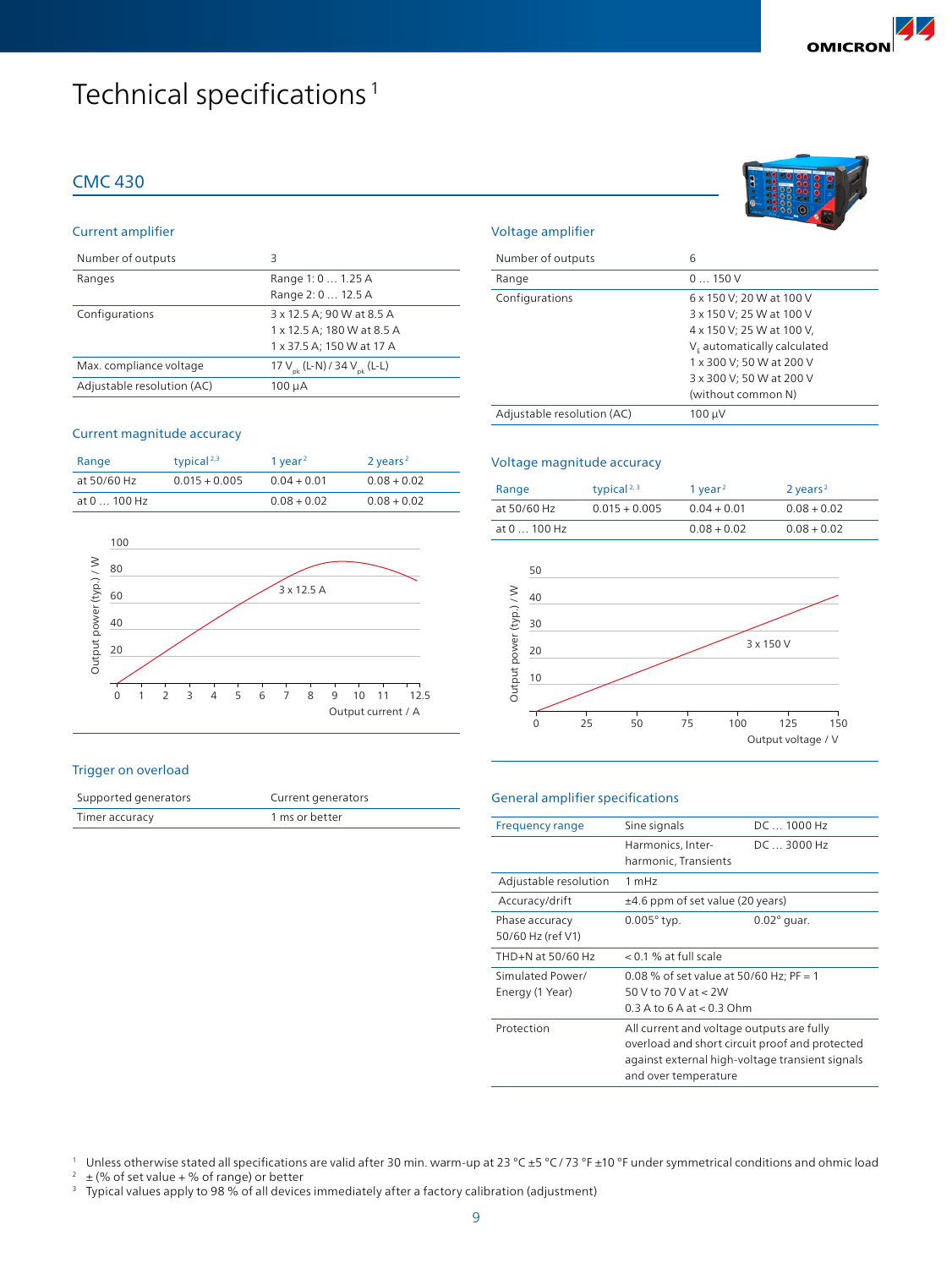# Technical specifications<sup>1</sup>

### CMC 430

#### Analog/binary inputs

| <b>Binary functions</b>                                          |                                         |                                                                                                    |                                |  |
|------------------------------------------------------------------|-----------------------------------------|----------------------------------------------------------------------------------------------------|--------------------------------|--|
| Number of inputs                                                 |                                         | 6, each fully isolated                                                                             |                                |  |
| Measurement category                                             |                                         | 600 V / CAT II, 300 V / CAT III,<br>150 V / CAT IV                                                 |                                |  |
| Ranges                                                           |                                         | 10 mV, 100 mV, 1 V, 10 V, 100 V,<br>600 V                                                          |                                |  |
| Sampling frequency                                               |                                         | 10 kHz (resolution 100 µs)                                                                         |                                |  |
| Max. measuring time                                              |                                         | Infinite                                                                                           |                                |  |
| Input configurations                                             |                                         | $0  \pm 600 V_{DC}$ (threshold to be set),<br>potential-free, DC and AC trigger,<br>counter        |                                |  |
| <b>Analog functions</b>                                          |                                         |                                                                                                    |                                |  |
| Number of inputs                                                 |                                         | 6, each fully isolated                                                                             |                                |  |
| Measurement category                                             |                                         | 600 V / CAT II, 300 V / CAT III,<br>150 V / CAT IV                                                 |                                |  |
| Sampling frequency                                               |                                         | 10 kHz, 40 kHz (configurable)                                                                      |                                |  |
| Overload indication                                              |                                         | yes                                                                                                |                                |  |
| Range                                                            | Frequency                               | 1 Year <sup>2</sup>                                                                                | 2 Years <sup>2</sup>           |  |
| $10 \text{ mV}$                                                  | 10 Hz  10 kHz                           | $0.2 + 0.3$                                                                                        | $0.2 + 0.3$                    |  |
| 100 mV                                                           | $10$ Hz $\ldots$ 1 kHz<br>1 kHz  10 khz | $0.08 + 0.05$<br>$0.16 + 0.04$                                                                     | $0.12 + 0.08$<br>$0.25 + 0.06$ |  |
| 1/10/100/600 V                                                   | 10 Hz 1 kHz<br>1 kHz 10 khz             | $0.08 + 0.02$<br>$0.16 + 0.04$                                                                     | $0.12 + 0.03$<br>$0.25 + 0.06$ |  |
| Phase accuracy                                                   | $10100$ Hz                              | $0.1^\circ$ or better                                                                              | $0.2^\circ$ or better          |  |
| Frequency accuracy                                               |                                         | 2 mHz or better                                                                                    | 5 mHz or better                |  |
| Analogue measurement quantities                                  |                                         | I, V (AC/DC, RMS and instanta-<br>neous), $\varphi$ , f; P, Q, S, harmonics (up<br>to 64th), df/dt |                                |  |
| Hybrid <sup>3</sup> recording while analog<br>outputs are active |                                         | With software option<br>EnerLyzer Live                                                             |                                |  |

#### Counter inputs

| Number                  |                      |
|-------------------------|----------------------|
| Max. counting frequency | $100$ kHz            |
| Max. input voltage      | $+30V$               |
| Threshold voltage       | 6 V (2 V hysteresis) |
| Pulse width             | $>$ 3 $\mu$ s        |

#### Binary outputs

| Relay type             | 4 potential free relay contacts,<br>software controlled |
|------------------------|---------------------------------------------------------|
| Break capacity AC      | 300 V / 8 A / 2000 VA                                   |
| Break capacity DC      | 300 V/8 A/50 W                                          |
| <b>Transistor type</b> | 4 open collectors (15 V / 5 mA)                         |

#### DC measuring input

| Voltage mode |                                                                                       |
|--------------|---------------------------------------------------------------------------------------|
| Ranges       | $±10$ mV, $±100$ mV, $±1$ V, $±10$ V                                                  |
| Accuracy     | $\pm 0.02$ % of range or better (1 year)                                              |
| (10 V range) | $\pm 0.04$ % of range or better (2 years)                                             |
| Current mode |                                                                                       |
| Ranges       | $±1$ mA, $±20$ mA                                                                     |
| Accuracy     | $\pm 0.02$ % of range or better (1 year)<br>$\pm 0.04$ % of range or better (2 years) |

#### Auxilary DC

| Voltage ranges | 12  264 $V_{nc}$                                  |
|----------------|---------------------------------------------------|
| Power          | Inrush ( $<$ 2 s) 120 W/2 A                       |
|                | Continuous 50 W/0.8 A                             |
| Accuracy       | $<$ 2 % typical <sup>4</sup> , $<$ 5 % guaranteed |

#### IEC 61850

| Publishing                  |                                    |
|-----------------------------|------------------------------------|
| GOOSE                       | 360 virtual binary outputs,        |
|                             | 128 GOOSEs                         |
| Sampled Values              | 1 stream (IEC 61850; IEC 61869-9;  |
|                             | IEC 61869-9-2LE)                   |
|                             |                                    |
| Subscribing                 |                                    |
| GOOSE                       | 360 virtual binary inputs,         |
|                             | 128 GOOSEs                         |
| Sampled Values              | 2 streams (IEC 61850; IEC 61869-9) |
| General                     |                                    |
| Maximum number of streams   | $\mathcal{P}$                      |
| (publishing or subscribing) | $(1 \text{ stream}: 4 \vee + 4)$   |

 $2 \pm (\% \text{ of reading} + \% \text{ of range}) \text{ or better})$ 

<sup>3</sup> Analog, binary, SV and GOOSE

<sup>1</sup> Unless otherwise stated all specifications are valid after 30 min. warm-up at 23 °C ±5 °C/73 °F ±10 °F under symmetrical conditions and ohmic load

<sup>4</sup> Typical values apply to 98 % of all devices immediately after a factory calibration (adjustment)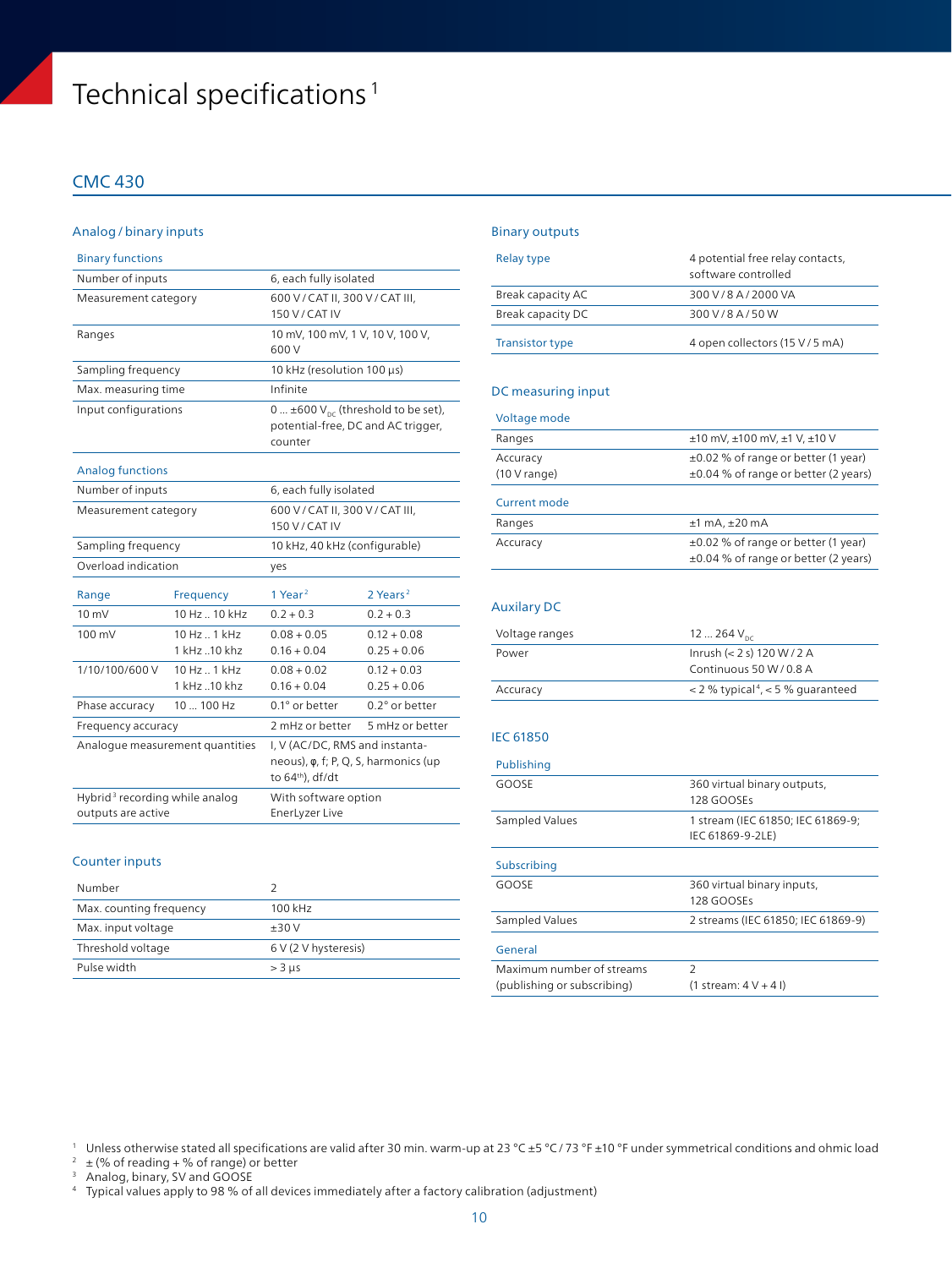#### Time synchronization

CMC 430 to external reference

| CMIRIG-B, CMGPS 588                                         | Synchronization accuracy<br>typically 1 us or better<br>quaranteed 5 µs or better |
|-------------------------------------------------------------|-----------------------------------------------------------------------------------|
| To external voltage                                         | Reference signal on binary input 6:<br>$10600$ V / $1570$ Hz                      |
| Precision Time Protocol (PTP)                               | IEEE 1588-2008<br>IEEE C37.238-2011 (Power Profile)<br>IEC 61869-9 / Part 9       |
| CMC 430 to TICRO 100 in holdover<br>mode (no access to GPS) | max. 25 µs drift in 24 hours (with<br>high precision oscillator OXCO-25)          |
| Internal system clock                                       |                                                                                   |
| Frequency drift                                             | $< 0.37$ ppm / 24 h<br>$<$ 4.6 ppm / 20 years                                     |

All inputs and outputs (analog, binary, Sampled Values, and GOOSE) stay permanently in sync with the CMC 430 system clock.

| CMC 430 to test objects |                         |
|-------------------------|-------------------------|
| IRIG-B, PPS, PPX        | Via CMIRIG-B, TICRO 100 |

### Power supply

| Nominal     | 100 - 240 V, 50/60 Hz, 1000 W |
|-------------|-------------------------------|
| Permissible | 85  264 V, 45  65 Hz          |

#### Environmental conditions

| Operating temperature                     | $-25$ $+50$ °C / -13 $+122$ °F   |
|-------------------------------------------|----------------------------------|
| Storage and transportation<br>temperature | $-40$ $+70$ °C / $-40$ $+158$ °F |
| Relative humidity                         | 5 95 %, non-condensing           |
| Max. altitude for operating               | 4000 m                           |
| Max. altitude for non-operating           | 15000 m                          |

#### Weight and dimensions

| Weight            | 8.7 kg / 19.2 lbs                |
|-------------------|----------------------------------|
| <b>Dimensions</b> | 270 x 150 x 380 mm /             |
|                   | $10.6 \times 5.9 \times 15.0$ in |

### Miscellaneous

| Hardware diagnostics          | Self diagnostics upon each start-up                                                         |
|-------------------------------|---------------------------------------------------------------------------------------------|
| Galvanically separated groups | Mains, voltage amplifier, current<br>amplifier, auxiliary DC supply,<br>binary/analog input |
|                               |                                                                                             |

#### Interfaces

#### Electrical /data

| 2 PoE ethernet ports | 10/100/1000 Base-TX<br>IEEE 802.3a compliant                                                      |
|----------------------|---------------------------------------------------------------------------------------------------|
| 1 USB Type-B port    | USB 2.0 up to 480 Mbit/s                                                                          |
| 1 USB Type-A port    | USB 2.0 up to 480 Mbit/s                                                                          |
| 1 External interface | For ARC 256x, SEM1, SEM2, SEM3,<br>SER1, CMIRIG-B                                                 |
| 4 Expansion ports    | For future accessories such as<br>low-level signal generation<br>Up to 25 W power supply per port |
| Visible / audible    |                                                                                                   |

Multicolored LEDs for the indication of the status of analog output signals (voltage, current, Aux DC)

In addition a configurable beeper can be activated / deactivated

#### Equipment reliability

| IEC/EN 61326-1, IEC/EN 55022<br>(Class A), IEC/EN 61000-3-2/3                                  |
|------------------------------------------------------------------------------------------------|
| FCC Subpart B of Part 15 (Class A),<br>CISPR 22 (Class A)                                      |
|                                                                                                |
| IEC/EN 61326-1, IEC/EN 61000-6-5                                                               |
|                                                                                                |
| IFC/FN 61010-1<br>IEC/EN 61010-2-030                                                           |
| UL 61010-1, UL 61010-2-030,<br>CAN/CSA-C22.2 No. 61010-1,<br>CAN/CSA-C22.2 No. 61010-2-030     |
|                                                                                                |
| IEC/EN 60721-3-7 (7M2)<br>IEC/EN 60068-2-64 (30 min)<br>IFC/FN 60068-2-27<br>IEC/EN 60068-2-31 |
|                                                                                                |